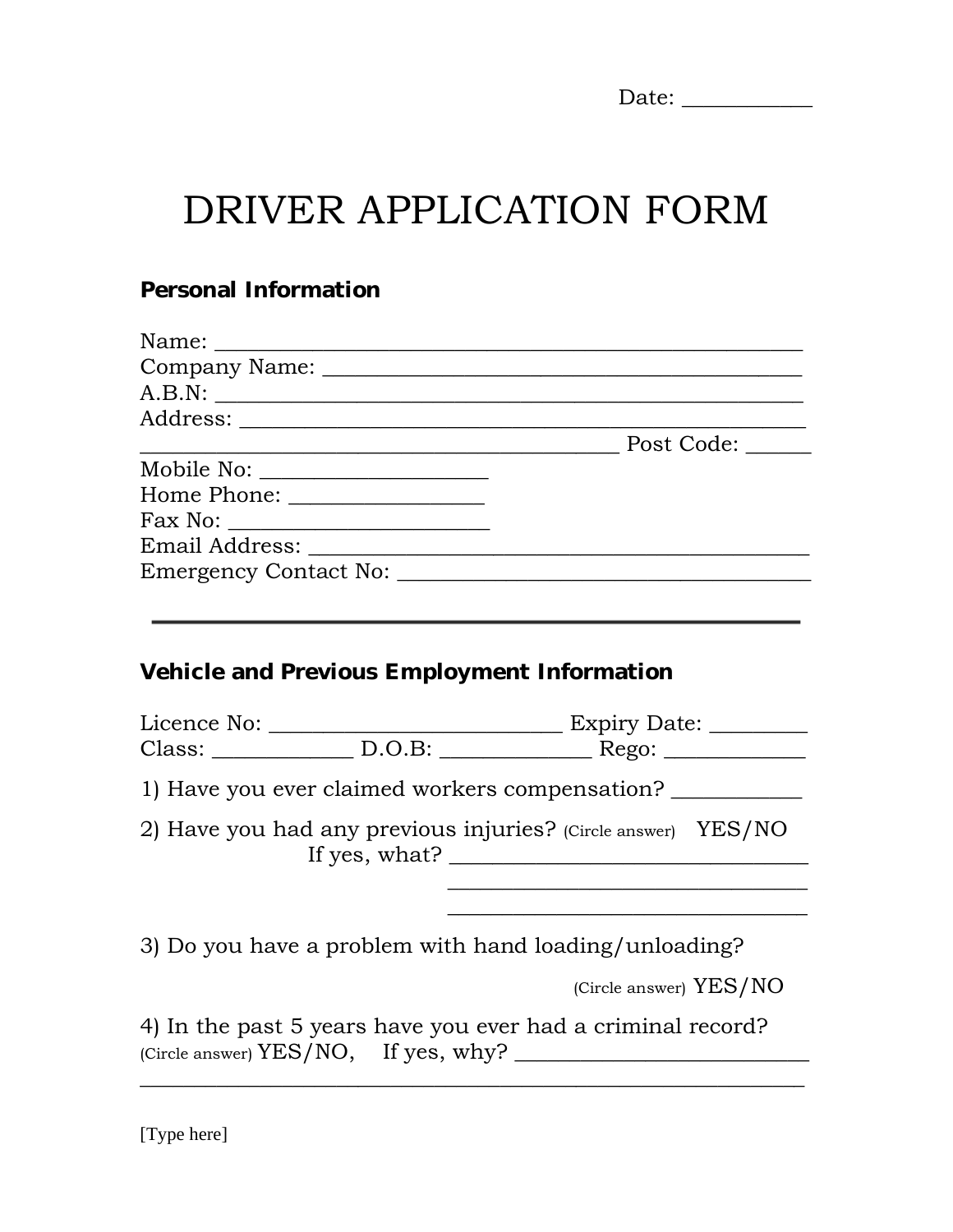#### **REFERENCES**

Below, please give details of 2 previous employers who may be contacted for a reference:

Reference 1

| Company Name:            |  |
|--------------------------|--|
| Contact Person:          |  |
|                          |  |
| Suburb: National Suburb: |  |
| Reference 2              |  |
| Company Name:            |  |

| <b>Contact Person:</b> |  |
|------------------------|--|
| Phone:                 |  |
| Suburb:                |  |

## TRUCK DETAILS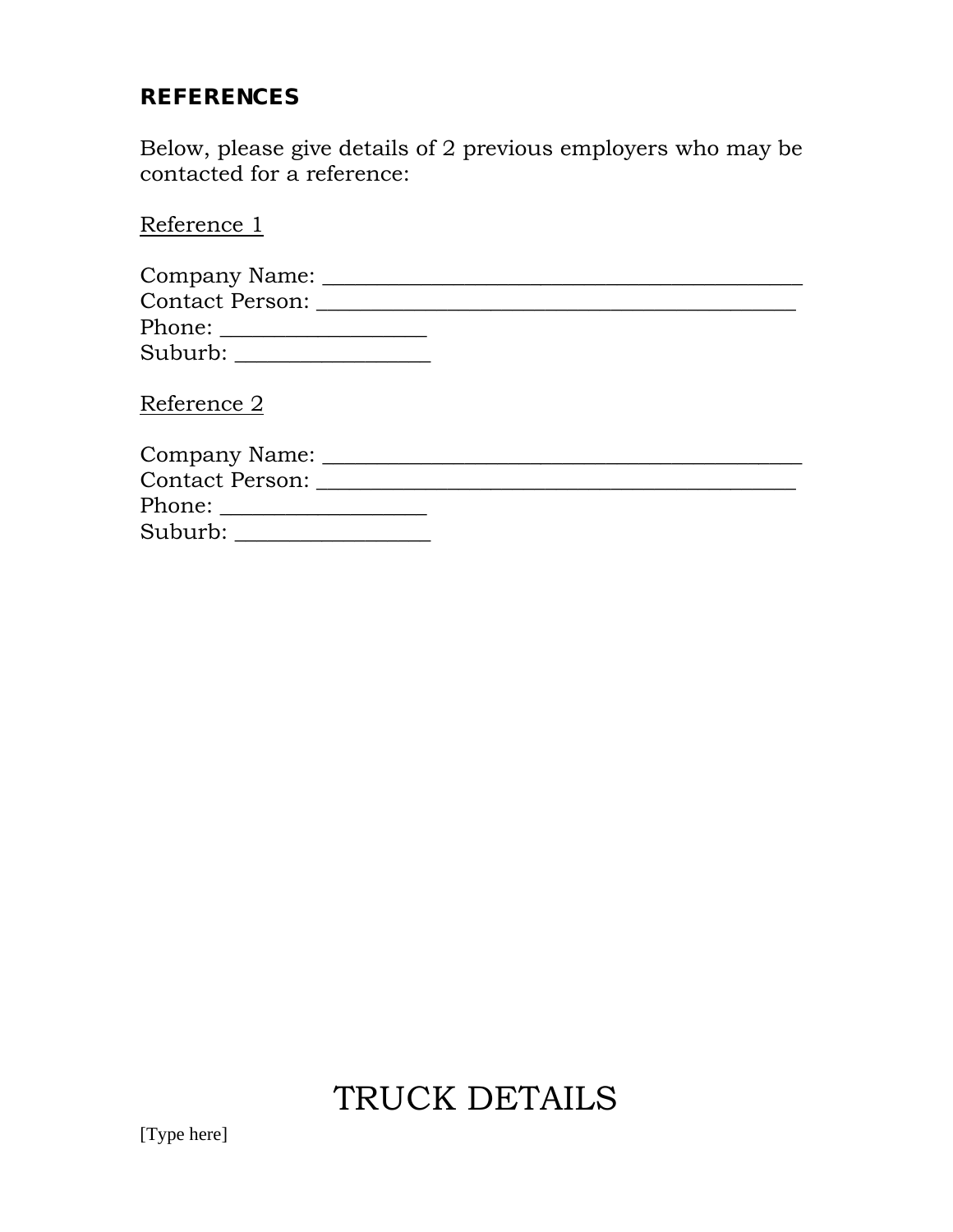| Name:                    |  |
|--------------------------|--|
| Rego No:                 |  |
| Exact Carrying Capacity: |  |
| Tonne/Pallet Space:      |  |
| GMV:                     |  |

### Type of Truck (tick box):

| Flat Top $\Box$ | Tautliner <b>D</b> | Pantec $\Box$ |  |
|-----------------|--------------------|---------------|--|
| Other:          |                    |               |  |

#### Truck Accessories:

|                        | <b>YES</b> | NO <sub>1</sub> | Details |
|------------------------|------------|-----------------|---------|
| Gates                  | $\Box$     | $\Box$          |         |
| Timber Tray            | $\Box$     | $\Box$          |         |
| <b>Steel Tray</b>      | $\Box$     | $\Box$          |         |
| <b>Full Cover Tarp</b> | $\Box$     | $\Box$          |         |
| Angles                 | П          | П               |         |
| Dogs and Chains        | $\Box$     | $\Box$          |         |
| <b>Straps</b>          | □          | П               |         |
| Ropes                  | $\Box$     | $\Box$          |         |
| Trolley                | $\Box$     | $\Box$          |         |
| Pallet Jack            | $\Box$     | П               |         |
| Ladder Racks – Utes    | $\Box$     | П               |         |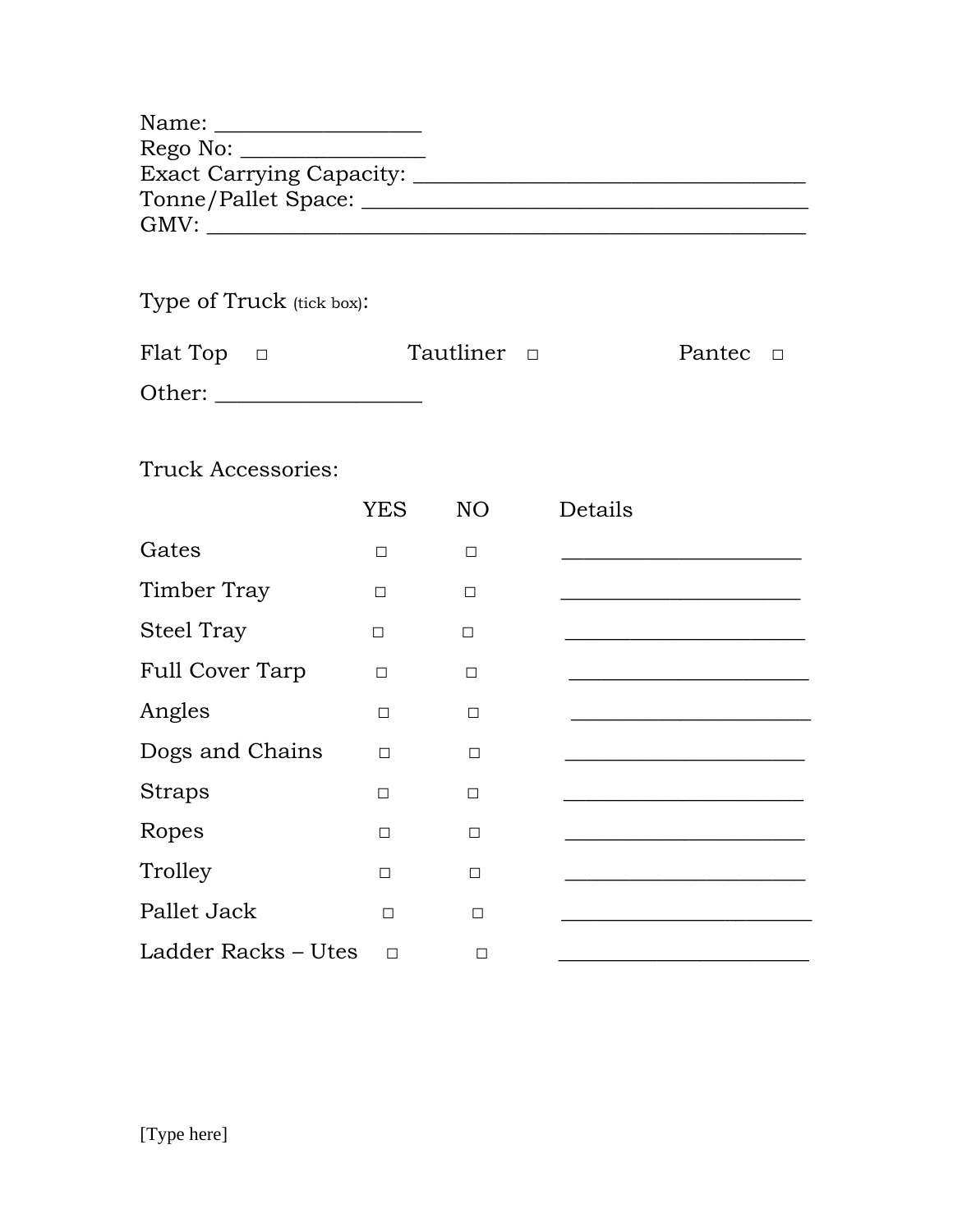### Truck Measurements

-Height of tray from ground: \_\_\_\_\_\_\_\_\_\_ Length of Tray: \_\_\_\_\_\_\_

-Exhaust height from ground: \_\_\_\_\_\_ Height of Gates: \_\_\_\_\_\_

-Clearance Height: \_\_\_\_\_\_\_\_\_\_\_\_\_\_\_\_\_\_

-If enclosed, internal height: \_\_\_\_\_\_\_\_

-Maximum length you can carry legally with over hang: \_\_\_\_\_\_\_

-Maximum length you can carry legally, including over the headboard and the including weight on the head board:

Length: \_\_\_\_\_\_\_\_\_\_\_\_\_\_\_\_\_\_\_\_ Weight: \_\_\_\_\_\_\_\_\_\_\_\_\_\_\_\_\_\_\_\_

Are you prepared to get a National Police Check \_\_\_\_\_\_\_\_\_\_\_\_\_\_\_\_\_\_\_\_\_\_\_\_\_\_\_\_\_\_\_\_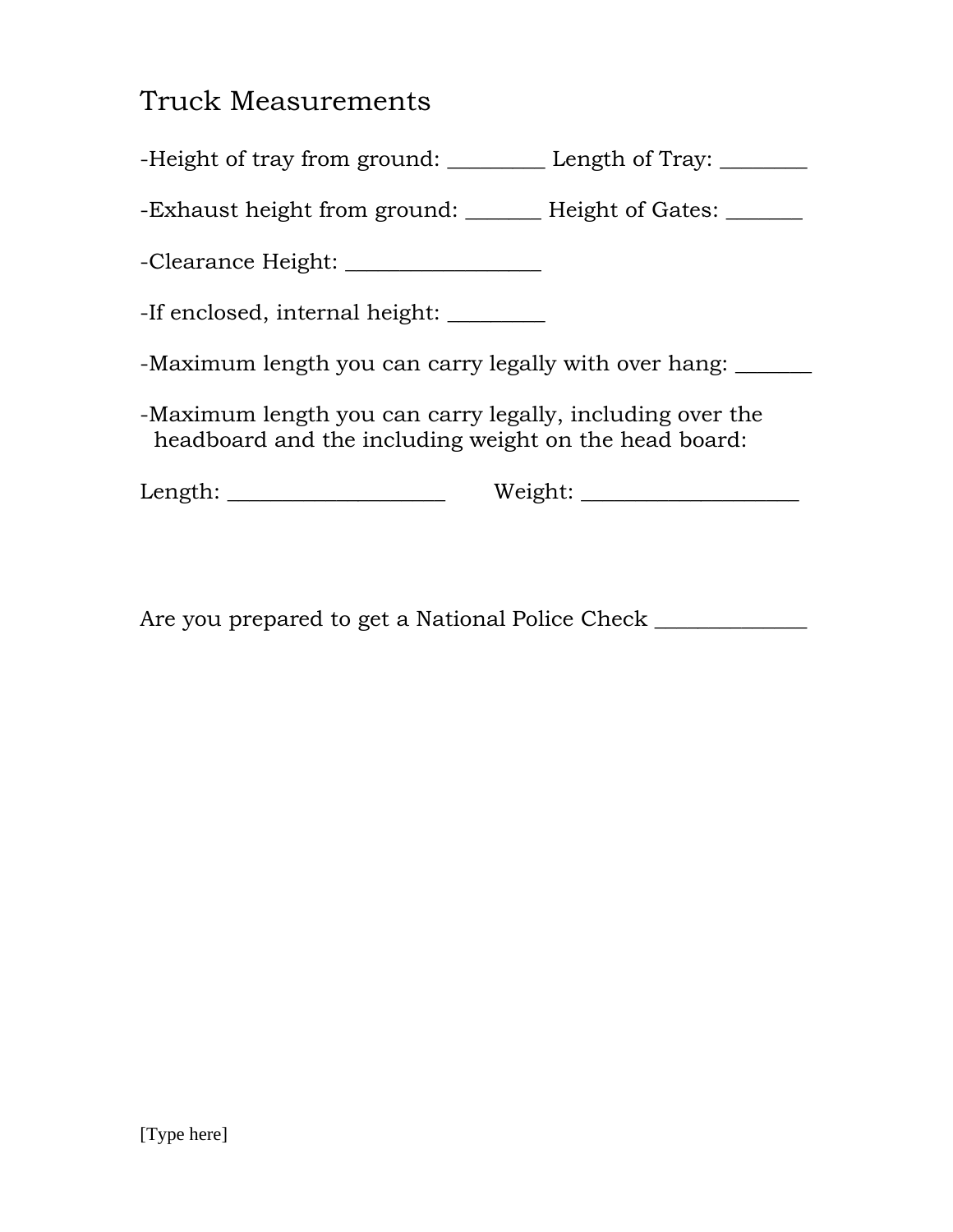## Questionnaire

Please list the suburbs next to or in and around the suburbs listed below.

List 4 main arterial roads.

Describe a route from Thomastown to Kilsyth

[Type here]